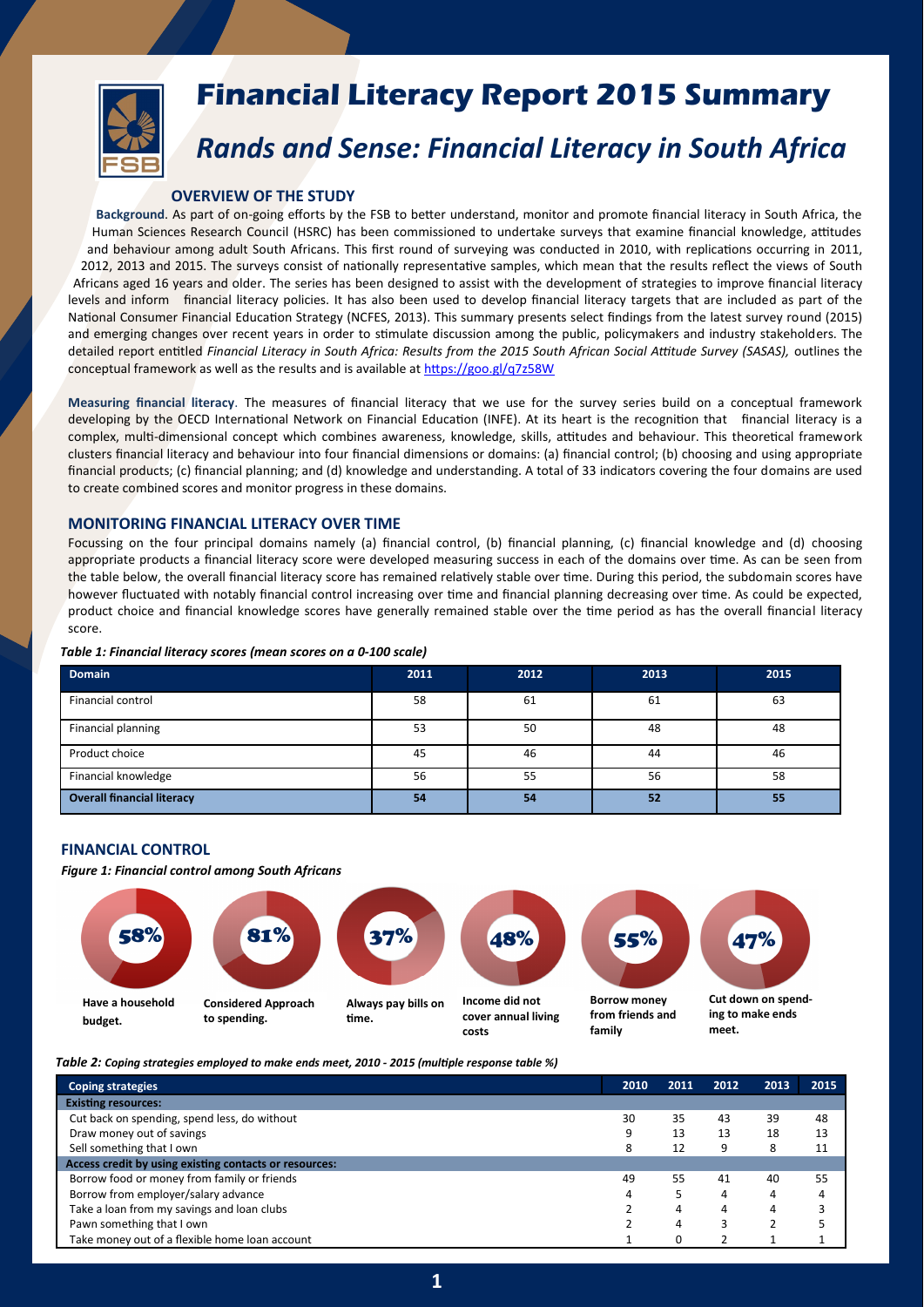| Coping strategies (CONTINUED)                               | 2010     | 2011 | 2012          | 2013 | 2015 |
|-------------------------------------------------------------|----------|------|---------------|------|------|
| <b>Access additional credit:</b>                            |          |      |               |      |      |
| Take out a loan from an informal provider/moneylender       |          | 12   | 4             | 3    |      |
| Take out a personal loan from a formal financial service    |          | 3    | 3             | 3    |      |
| Take out a payday loan                                      | $\Omega$ |      |               |      |      |
| <b>Borrow from existing credit line:</b>                    |          |      |               |      |      |
| Apply for loan/withdrawal on pension fund                   |          |      | 2             | 2    |      |
| Use credit card for a cash advance or to pay bills/buy food |          | 3    | $\mathcal{P}$ | 2    |      |
| Use authorised, arranged overdraft or line of credit        | $\Omega$ |      |               |      |      |
| Other                                                       |          |      |               |      |      |
| Creating resources:                                         | 5        | 17   | 14            | 9    | 13   |
| Fall behind/go beyond arranged amount:                      | 9        | 10   | 10            | 9    | 9    |
| (Do not know)                                               |          |      |               | 4    |      |
| (Refused to answer)                                         |          |      |               | 5    |      |

# **FINANCIAL PLANNING:**

*Figure 2: Financial planning among South Africans*



*Table 3: Forms of savings, 2010-2015 (multiple response table, percentages%)* 

| <b>Forms of Savings</b>                                        | 2010 | 2011 | 2012 | 2013 | 2015 |
|----------------------------------------------------------------|------|------|------|------|------|
| Paying money into a savings account                            | 32   | 28   | 23   | 21   | 19   |
| Saving cash at home or in your wallet                          | 22   | 32   | 20   | 22   |      |
| Building up a balance of money in your bank account            | 17   | 20   | 16   | 12   | 17   |
| Saving in a stokvel or any other informal savings club         | a    | 11   |      | 6    | 10   |
| Giving money to family to save on your behalf                  |      | 10   | 6    |      |      |
| Buying financial investment products, other than pension funds |      |      | 4    |      |      |
| Saving in some other way                                       |      |      |      |      |      |

*Table 4: Expected source of retirement funding, nationally and by living standard level (multiple response table, %)*

|                                     |                     | Low living | <b>Medium living stand-</b> |                             |
|-------------------------------------|---------------------|------------|-----------------------------|-----------------------------|
| <b>Retirement Source</b>            | <b>South Africa</b> | standard   | ard                         | <b>High living standard</b> |
| Government pension                  | 28                  | 34         | 30                          | 25                          |
| Relying on children or other family | 20                  | 27         | 26                          | 12                          |
| Workplace pension                   | 13                  |            |                             | 21                          |
| Private pension plan                | 10                  | 0          |                             | 20                          |
| Rely on spouse/partner              | q                   | b          | a                           |                             |

*Note*: Table excludes all respondents who are retired.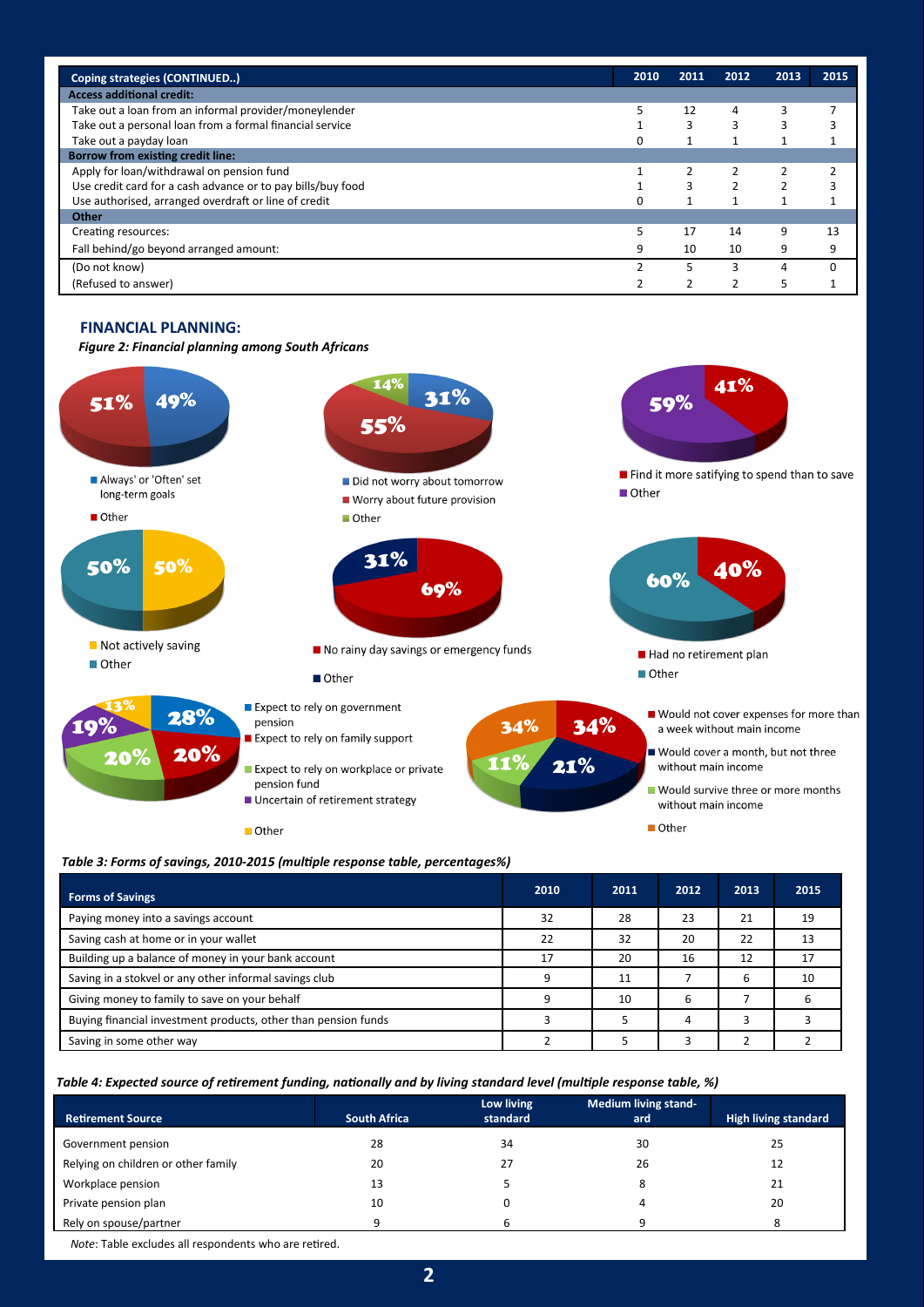| <b>Retirement Source</b>     | <b>South Africa</b> | Low living<br>standard | <b>Medium living</b><br>standard | High living stand-<br>ard |
|------------------------------|---------------------|------------------------|----------------------------------|---------------------------|
| Income generated by assets   |                     |                        |                                  | 6                         |
| Selling financial assets     |                     | 3                      |                                  | 4                         |
| Selling non-financial assets |                     |                        |                                  |                           |
| Other                        | 6                   | 15                     |                                  | 4                         |
| (Don't know)                 | 19                  | 16                     | 20                               | 17                        |
| (Refused)                    |                     |                        |                                  | 10                        |

*Note*: Table excludes all respondents who are retired.

### **APPROPRIATE PRODUCT CHOICE**

- It is important to understand not only financial management and planning but product awareness and usage. The study asked about banking, credit and loan, investment and savings and insurance products.
- Making decisions about finances can be challenging and demanding, and people do not always make the correct decisions. For the period 2011-2015, the vast majority of South Africans reported that they had not regretted a financial decision. Very little variation can be noted over the period. The decision(s) most widely regretted related to savings or investment decision(s). The share of people who regretted a savings or investment decision was 10% in 2011 and 9% in 2015, a notable level of consistency over the period.

#### *Table 5: Awareness and holding of different products, ranked in descending order of awareness within product type (%)*

| <b>Awareness</b>                 | <b>Awareness</b> | <b>Holding</b> | <b>Awareness</b>                    | <b>Awareness</b> | <b>Holding</b> |
|----------------------------------|------------------|----------------|-------------------------------------|------------------|----------------|
| <b>Banking products</b>          |                  |                | <b>Savings products</b>             |                  |                |
| <b>Saving Accounts</b>           | 90               | 52             | Pension Fund                        | 74               | 11             |
| <b>ATM Card</b>                  | 77               | 36             | <b>Informal Savings Club</b>        | 69               | 16             |
| Credit Card                      | 68               | 9              | <b>Education Policy or Plan</b>     | 57               | 5              |
| Mzansi Account                   | 63               | 6              | Provident Fund                      | 57               | 8              |
| Debit Card or Cheque Card        | 62               | 17             | <b>Investment or Savings Policy</b> | 48               | 6              |
| <b>Current or Cheque Account</b> | 59               | 10             | <b>Retirement Annuity</b>           | 47               | 6              |
| Post Office/Post Bank            | 46               | 3              | Shares on the Stock Exchange        | 46               | $\overline{2}$ |
| Home Loan from Bank              | 45               | 2              | <b>Unit Trusts</b>                  | 41               | $\overline{2}$ |
| Savings Book at a Bank           | 37               | $\mathbf{1}$   | Keep Cash at Home                   | 41               | 12             |
| (None of the above)              | 3                | 27             | Keep Cash with a Friend             | 37               | 4              |
| <b>Credit and loan products</b>  |                  |                | <b>Other Savings Club</b>           | $\overline{7}$   | 1              |
| <b>Store Card</b>                | 76               | 19             | (None of the above)                 | 9                | 55             |
| Lay-Bye                          | 74               | 13             | <b>Insurance products</b>           |                  |                |
| Loan from a Micro-lender         | 73               | 6              | Life insurance                      | 72               | 16             |
| Loan from Friends or Family      | 68               | 14             | Vehicle or car insurance            | 71               | 9              |
| Loan from Informal Lender        | 61               | 4              | Medical aid scheme                  | 71               | 13             |
| Vehicle or Car Finance           | 56               | 4              | Cellphone insurance                 | 67               | 8              |
| Hire Purchase                    | 55               | 5              | <b>Burial society</b>               | 66               | 28             |
| <b>Informal Savings Club</b>     | 54               | 5              | Household contents insurance        | 59               | $\overline{7}$ |
| Overdraft Facility               | 43               | 3              | Hospital cash plan                  | 57               | 3              |
| Loan from Local Spaza            | 29               | $\overline{7}$ | Funeral cover (undertaker)          | 56               | 17             |
| Loan from an Employer            | 19               | 3              | Homeowners' insurance               | 51               | 6              |
| (None of the above)              | 4                | 53             | Funeral policy (bank)               | 49               | 9              |
|                                  |                  |                | Disability insurance or cover       | 48               | 3              |
|                                  |                  |                | Funeral policy (insurance company)  | 48               | 11             |
|                                  |                  |                | Loan protection insurance           | 40               | $\overline{2}$ |
|                                  |                  |                | Funeral cover (spaza shop/stokvel)  | 23               | $\overline{2}$ |
|                                  |                  |                | (None of the above)                 | $\overline{4}$   | 38             |

## **FINANCIAL KNOWLEDGE**

To understand financial literacy in South Africa, it is necessary to understand the extent of financial knowledge that an individual possesses. Knowledge is the most common, and perhaps the most recognisable, element of the numerous definitions of financial literacy. The following are the main findings.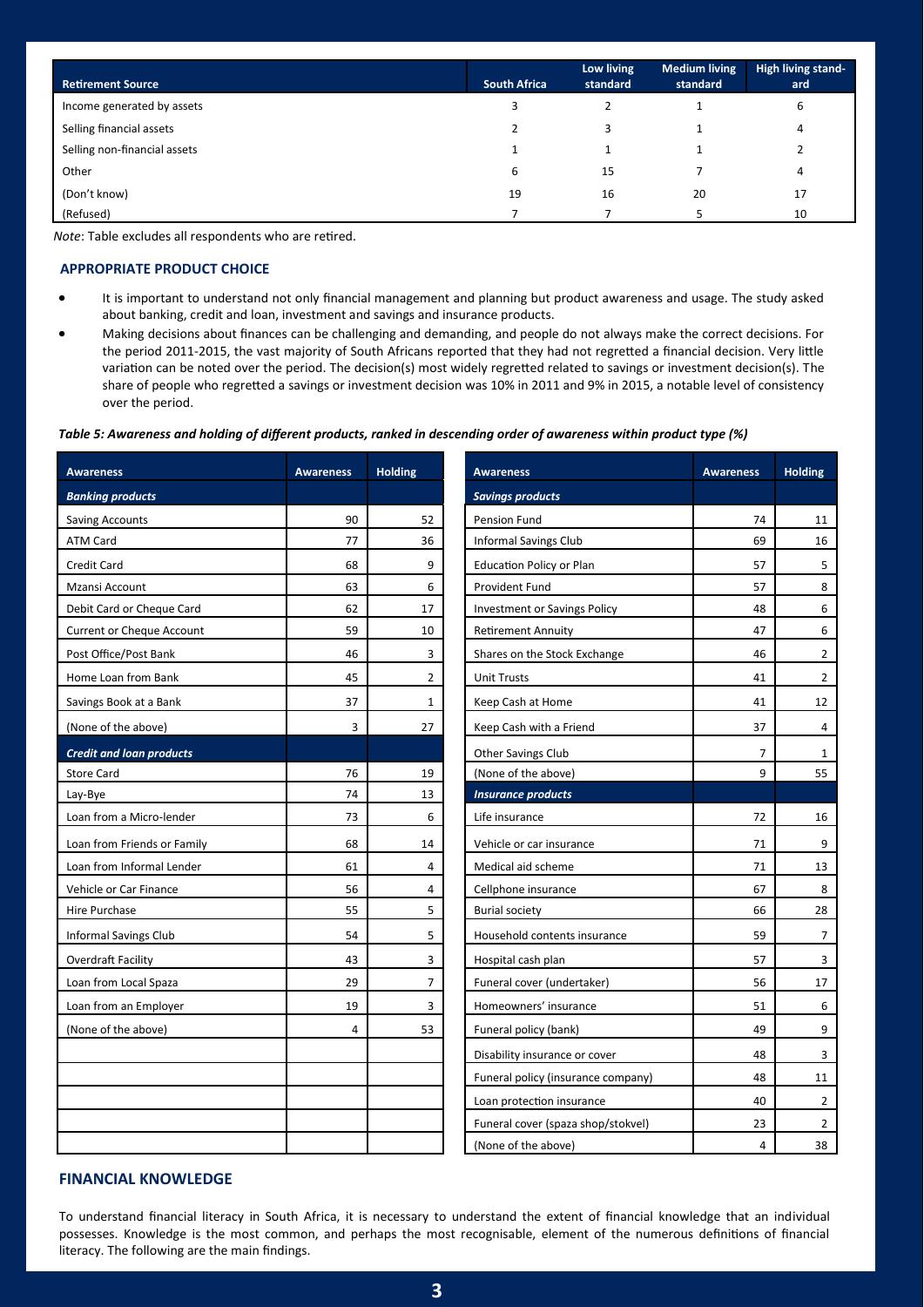#### *Figure 3: Financial Knowledge among South Africans*



## **ECONOMIC CONTEXT AND FINANCIAL LITERACY**

- The concept of financial literacy does not exist in isolation, and is likely to be influenced and informed by broader socio-economic macro-developments in a given country context.
- In the graph below, these domains are juxtaposed against GDP per capita over time.
- Although the graphs should be interpreted with caution given the fairly limited time series on financial literacy, the emerging patterns presented in the graph are both plausible and intuitive.

#### *Figure 4: Growth in GDP per capita and financial literacy domain scores*



- As hard economic times set in, the adult public tends to respond by adopting a more careful approach to managing their finances in order to make ends meet –hence the upward trend in financial control. Conversely, people find it more difficult to provide for the future through savings behaviour-hence the downward trend in financial planning. In effect, the short term needs get prioritised over longer-term security.
- Intuitively, one would not expect considerable short- to medium-term fluctuations in the product choice or financial knowledge domains. The product choice domain combines product awareness, product holding, and product-related regret, and as illustrated in the graph, did not change much during this period. Likewise, financial knowledge is generally acquired by a slow, accumulative process informed by educational programmes and, as such, did not change to a significant extent over fairly short amount of time.

In order to better understand the relationship between this macro-economic indicator and the financial control and financial planning domain, the financial control and financial planning domains were examined in more detail to ascertain which of the constituent indicators underlying the aggregate domain score appears to be changing the most.

*Figure 5: Changes in mean scores on financial control indicators, 2011-2015*

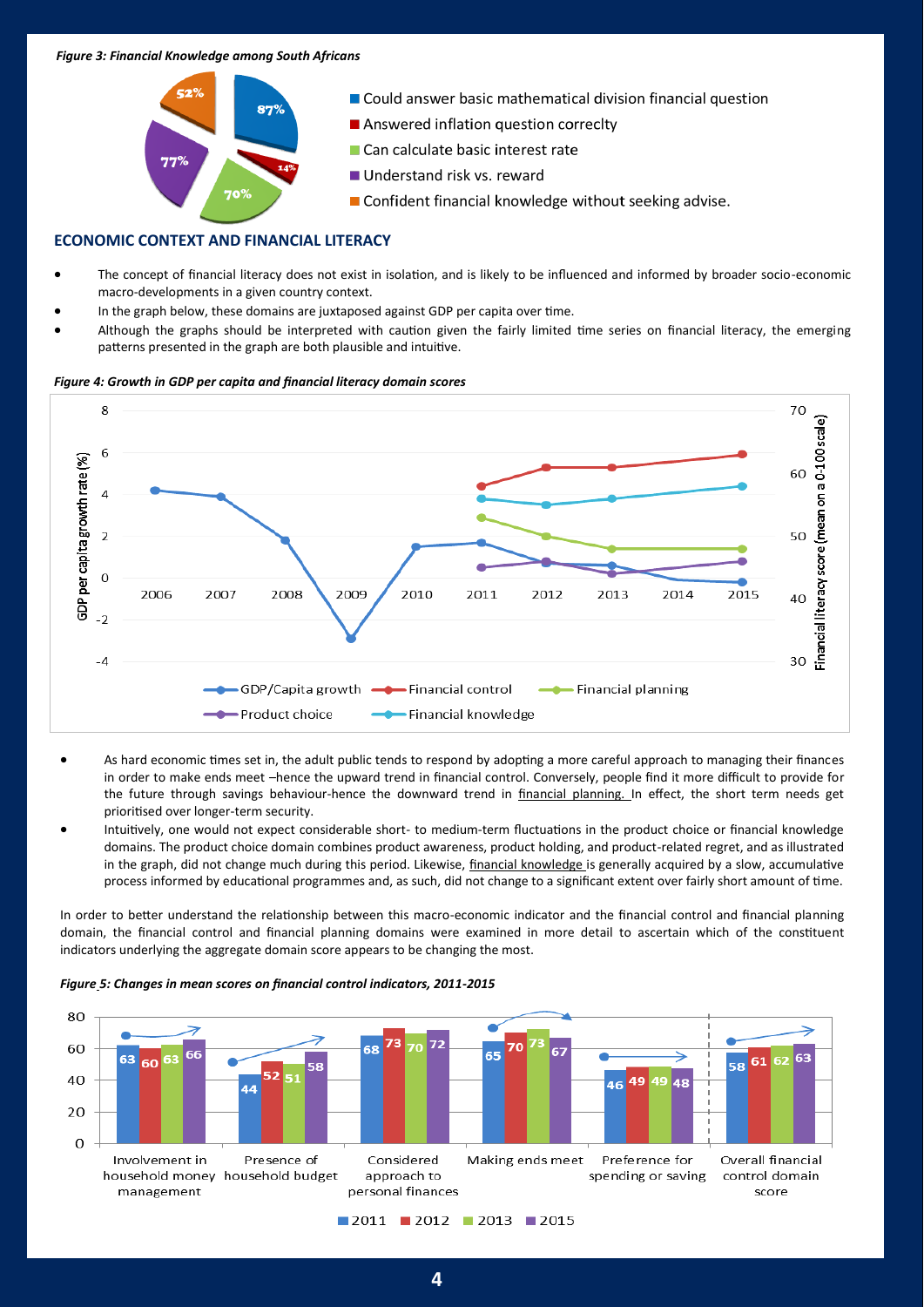- The presence of a household budget is the indicator that has altered most over the period, and is the primary driver of the upward trend in financial control.
- Apart from domestic financial budgeting, the ability to make ends meet also improved between 2011 and 2013, with the domain score rising from 65 to 73 during this time. In 2015, there was however a reversal in the reported ability to make ends meet. The other three measures used in deriving the financial control domain score were more stable during this period.

#### 80 70 69 60 59 59 59 58 E.S E. 50 53 53 51 52 51 50 848 46 40 30 29  $\overline{2}$ 20 10  $\overline{0}$ Strives to Emergency or Preference for Living for today Saved money in Overall financial achieve long rainy day funds spending money vs long term last 12 months planning domain term financial vs long term provisioning score goals saving  $\blacksquare$  2011  $\blacksquare$  2012  $\blacksquare$  2013  $\blacksquare$  2015

#### *Figure 6: Changes in mean scores on financial planning indicators, 2011-2015*

- Turning now to the financial planning domain, we witnessed an aggregate year-on year decline in mean scores between 2011 and 2015. A range of patterns is evident and it is immediately apparent that the ability to save money has shown the largest decline over recent years and only a modest share of South Africans indicate that they have rainy day or emergency funds set aside.
- The remaining three measures address an ethic regarding financial planning. There is a modest increase in efforts to try and realise long-term financial goals, as well as a slight fall in views regarding the preference for long-term saving over spending money.
- These attitudinal patterns reaffirm the message that South Africans want to plan for the future and strive hard to do so, but macroeconomic realities and daily economic struggles act as impediments to realising such ambitions.

#### **CONCLUSION**

- It is important to reiterate here the consequences of financial illiteracy. Low levels of financial literacy negatively affect financial consumers in a myriad of ways, including the incapability to assess the suitability of financial products in relation to personal needs. Financial illiteracy also undermines saving and makes individuals more vulnerable to predatory lending and financial scams. The ability of an individual to start a business can be affected by her or his financial knowledge, capability and understanding; therefore, financial illiteracy undermines entrepreneurship in South Africa. The country faces considerable challenges of overcoming unemployment, poverty and inequality during a prolonged period of global economic uncertainty and slow growth. Such challenges are compounded by low levels of financial literacy amongst the public.
- The purpose of using a composite index that measures financial literacy is to provide a tool that government and other stakeholders can use to monitor progress in levels of financial literacy. This report finds that on average, financial literacy scores among South Africans is low (55/100). The report asserts that a considerable portion of the country's adult population may therefore not be satisfactorily equipped to make important financial decisions. However, despite this, there is evidence that South Africans tend to have an attitudinal preference to save, but economic realities often hinders saving behaviour. A clear trend was noted in terms of a macro economic indicator (GDP growth) and financial behaviour.
- Across all domains constructed for this report, a clear class and human capital bias was evident. Those with high educational attainment and in the upper economic classes were far more likely to demonstrate high financial knowledge and positive financial behaviour. It is clear, therefore, that in understanding financial literacy in the country we have to acknowledge the vital significance of individual access to human and economic capital. Age was statistically associated with financial literacy with youngerst being more financially literate than their older counterparts. A common finding in many studies of financial literacy is gender basis. However, this study was unable to find any statistically significant correlation between financial literacy and gender. This suggests that women in South Africa have adapted to the financial marketplace with the same proficiency as men.
- The composite financial literacy index is a useful tool for policy-makers. Using this measure, the research team identified salient socio-demographic differences in financial literacy. The data presented in this report shows that positive trends in financial literacy is consist with the priorities of the NCFE Strategy. In its design of interventions to assist vulnerable groups in South Africa, the Strategy prioritises certain groups and particularly the poor. The data presented in this research report shows that the Strategy is targeting the right groups and that financial literacy amongst the poor has marginally improved over the period 2011-2015. Economic status remains the most robust predictor of financial literacy identified by the research team and is a powerful correlate of the overall financial literacy score.